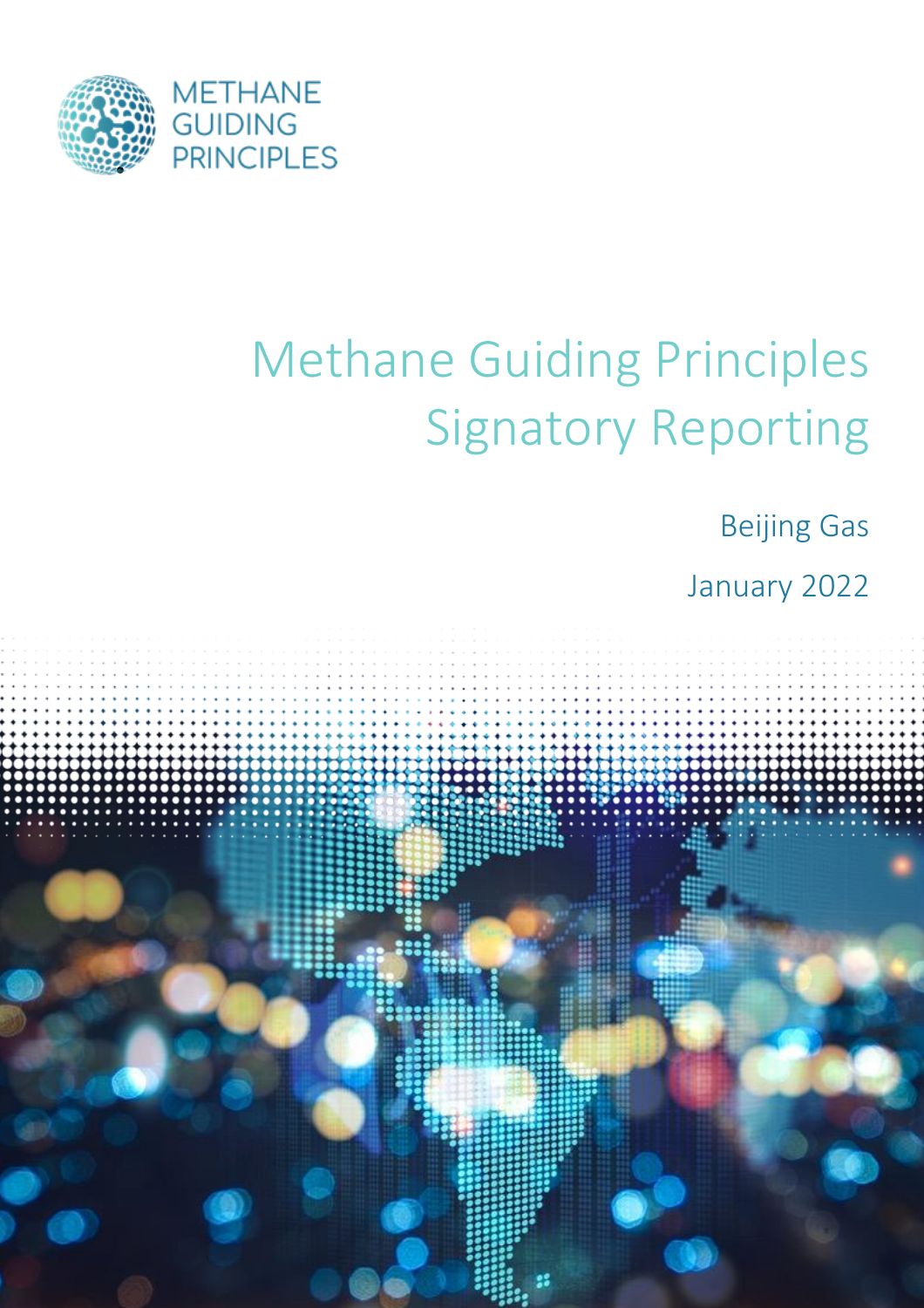

#### COMPANY: **Beijing Gas**

YEAR OF JOINING METHANE GUIDING PRINCIPLES: **May 2018**

SENIOR REPRESENTATIVE: Han Jinli

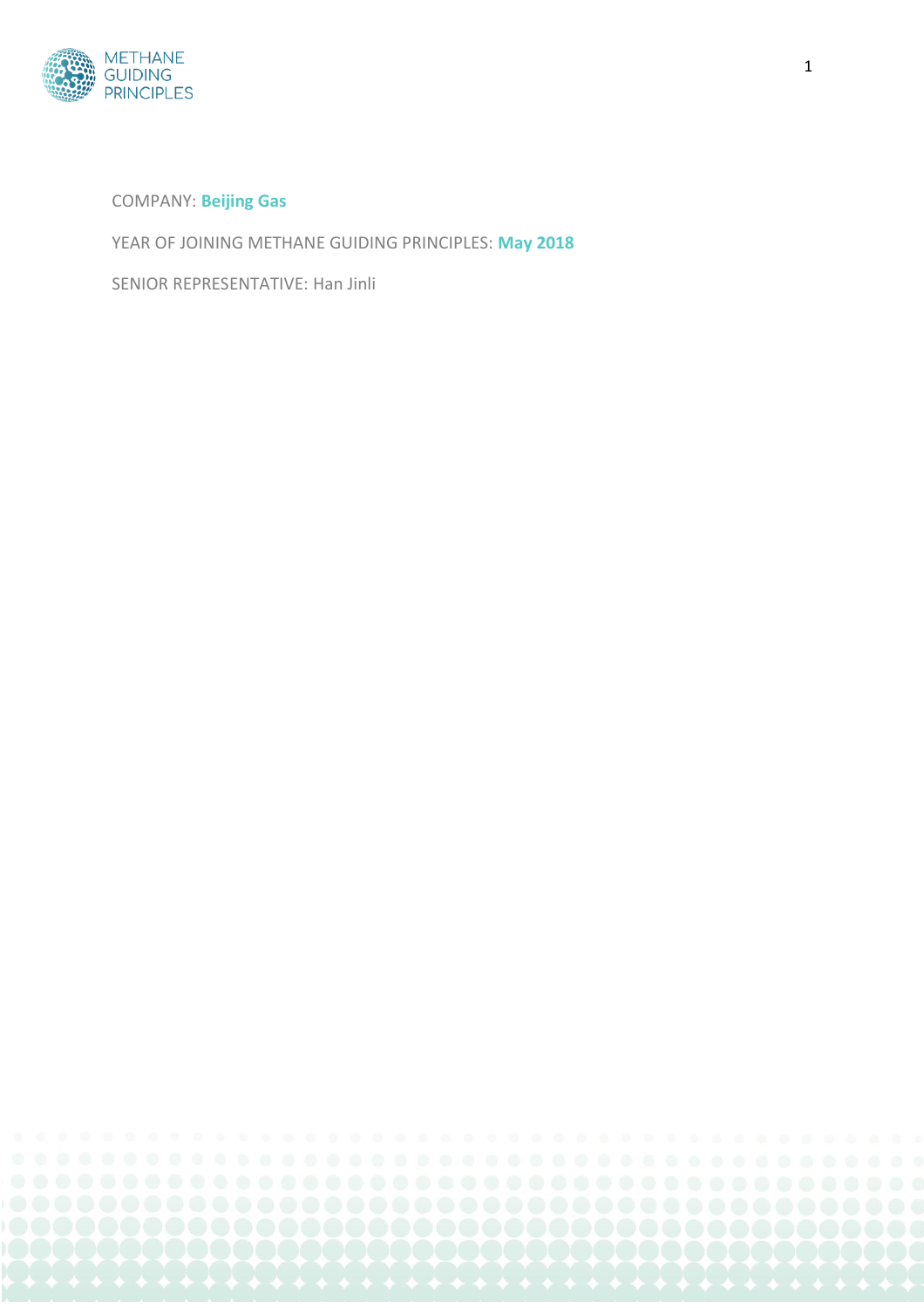

### **Principle One:**

#### Continually reduce methane emissions

- Please state what specific activities or projects your company has undertaken to reduce methane emissions. Please refer to the previous year's annual MGP reporting where applicable to refer to intended activity. Link to sustainability report where relevant to provide further detail.
- Describe how the reduction was achieved including description of the asset type, technology type, timeframe. What was the end result?
- Provide data to support your description e.g. the actual amount of emissions reduction achieved, or the reduction in methane intensity.

| 2021 completed activity                                                                                                                                                                                                                                                                                                                                                                                                                                                                             | 2022 intended activity                                                                                                                                                                                                                                                                                                                                       |
|-----------------------------------------------------------------------------------------------------------------------------------------------------------------------------------------------------------------------------------------------------------------------------------------------------------------------------------------------------------------------------------------------------------------------------------------------------------------------------------------------------|--------------------------------------------------------------------------------------------------------------------------------------------------------------------------------------------------------------------------------------------------------------------------------------------------------------------------------------------------------------|
| Establishing Methane Reduction Taskforce<br>within the company to study methane<br>reduction and imbedding methane emissions<br>control into relevant management system.<br>Beijing Gas takes the lead in studying a<br>methane emission reporting method suitable<br>for China city gas companies.<br>Adopting mechanical operation practices to<br>$\bullet$<br>replace manual practices to reduce methane<br>emissions;<br>Beijing Gas gradually establishes methane<br>reduction best practice. | Enhance communication and cooperation<br>$\bullet$<br>with MGP, UNEP, IOGP and other oil and gas<br>enterprise as well as institute and universities<br>to study emissions control and reporting<br>methodologies.<br>Improve accuracy and granularity by<br>$\bullet$<br>deploying advanced mitigation technology.<br>Expand monitoring range.<br>$\bullet$ |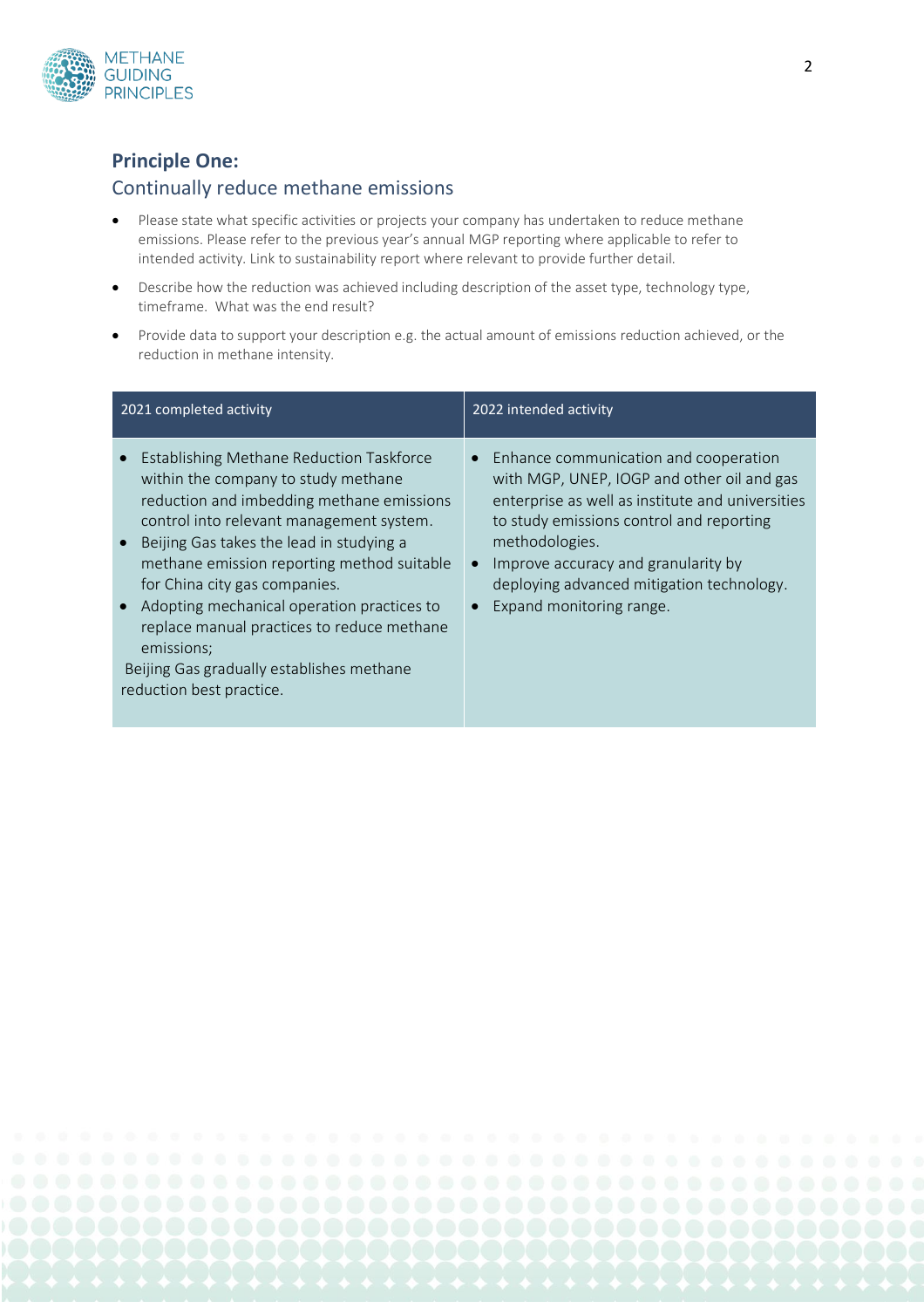

## **Principle Two:**  Advance strong performance across the gas supply chain

Please include answers to the following questions:

- 1. Did you participate in any methane research or plan to do so?
- 2. Did you conduct any outreach on methane management?
- Describe what action you have taken to engage industry players across the value chain to better understand how to achieve robust methane emissions management. Outreach activity could include training sessions, participation in webinars, influencing of NOJV partners, or publication of guidance. Activity could also include commercial incentives or engagement with investors to drive better performance by others.
- Provide details of any outcomes that resulted from your action.

| 2021 completed activity                                                                                                                                                                                                                                                                                                                                                                                                                                                                              | 2022 intended activity                                                                                                                                                                                                                                                                                                                                                                                                                                                                  |
|------------------------------------------------------------------------------------------------------------------------------------------------------------------------------------------------------------------------------------------------------------------------------------------------------------------------------------------------------------------------------------------------------------------------------------------------------------------------------------------------------|-----------------------------------------------------------------------------------------------------------------------------------------------------------------------------------------------------------------------------------------------------------------------------------------------------------------------------------------------------------------------------------------------------------------------------------------------------------------------------------------|
| Beijing Gas and China's major oil and gas<br>companies jointly established the "China Oil<br>and Gas Enterprise Methane Emission<br>Control Alliance" to form an initiative and<br>promised to take solid actions to improve<br>methane emission control and enhance MRV<br>technology system.<br>Beijing Gas & ENN advocate "China City Gas<br>Company Methane Emissions Control<br>Initiative" which was signed by 10 Chinese<br>city gas companies in Oct. 2021.<br>Support Town Gas to join MGP. | Domestically, host and participate<br>conferences and seminars related to<br>methane reduction and promote<br>communications with stakeholders from<br>entire gas value chain.<br>Bridge China city gas companies with<br>$\bullet$<br>international organizations and advocate<br>cutting-edge mitigation ideas and practices<br>to Chinese gas industry.<br>Develop methane reduction toolkit based on<br>best practices and elevate methane reduction<br>capability of the industry. |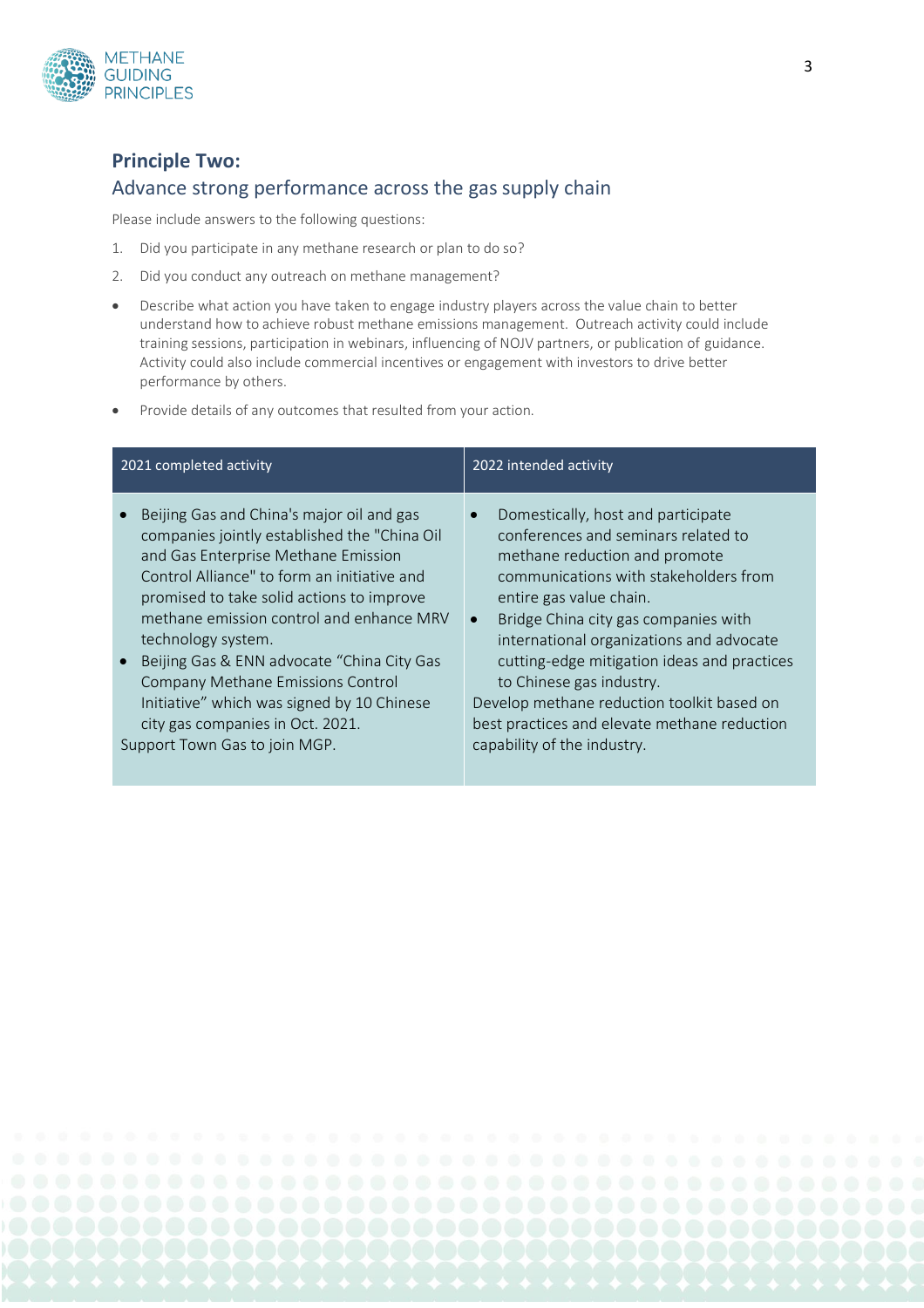

### **Principle Three:**

#### Improve accuracy of methane emissions data

- Describe action taken to improve methane emissions data collection methodologies. This could be application of new technology at an operated site(s), investment and participation in R&D initiatives, development of monitoring/modelling software, or support to research that improves the accuracy of the quantification of methane emissions.
- Where new technology /software has been piloted or adopted, it is helpful to describe how it works, the reasons it was selected, and how it was deployed. Any data that can be shared to demonstrate improvements is useful.
- How these new methods/technolgies has been adopted into your accounting process if at all.

| 2021 completed activity                                                                                                                                                                                                       | 2022 intended activity                                                   |
|-------------------------------------------------------------------------------------------------------------------------------------------------------------------------------------------------------------------------------|--------------------------------------------------------------------------|
| Adopt OGI, ultrasonic imaging, FID, real-time<br>laser detection and other advanced technologies<br>to cross-check "top-down" and "bottom-up"<br>method to improve data accuracy and<br>benchmark with OGMP2.0 Gold Standard. | Continuously improve data accuracy by adopting<br>advanced technologies. |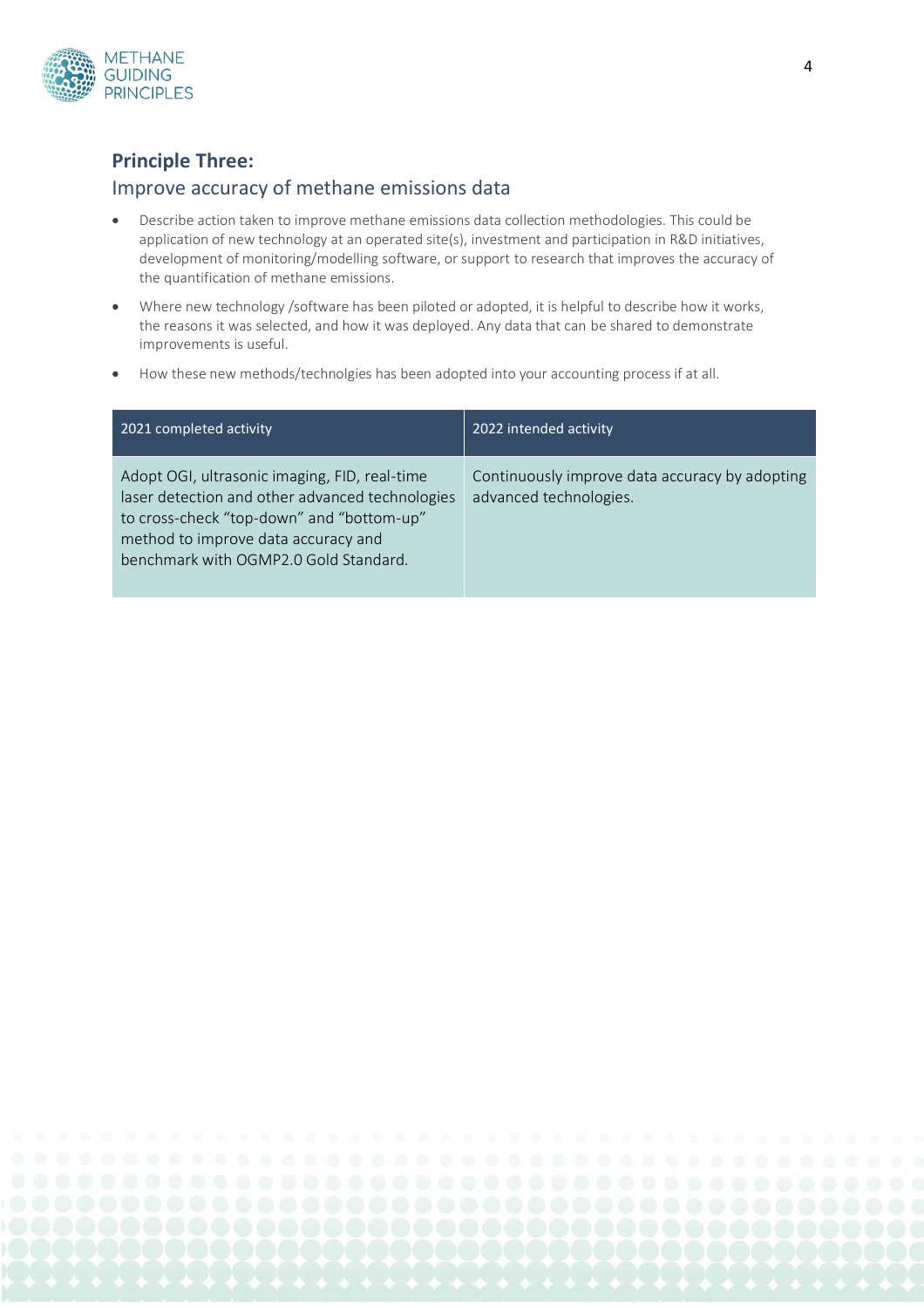

### **Principle Four:**

#### Advocate sound policy and regulations on methane emissions

Advocacy consists of active participation in legal consultation processes, external policy statements, and direct engagement with government

• Consider providing details on the region or regulation involved, how you undertook your advocacy, others involved, and the outcome.

| 2021 completed activity                                                                                                                                                                                                                                                                                                                                                                                                                                                                                                                                                                                                                                                                    | 2022 intended activity                                                                                                                                                                                                                                                     |
|--------------------------------------------------------------------------------------------------------------------------------------------------------------------------------------------------------------------------------------------------------------------------------------------------------------------------------------------------------------------------------------------------------------------------------------------------------------------------------------------------------------------------------------------------------------------------------------------------------------------------------------------------------------------------------------------|----------------------------------------------------------------------------------------------------------------------------------------------------------------------------------------------------------------------------------------------------------------------------|
| Madam Li Yalan, Chairperson of Beijing Gas<br>$\bullet$<br>and the Vice President of IGU, advocated the<br>importance of methane emission reduction in<br>addressing climate change and the future of<br>gas industry at Shanghai Energy and Finance<br>Forum and China Gas Development Forum.<br>Organize a seminar on "Research on<br>Methane Emission Reporting Methods of<br>China's City Gas Companies" which invited<br>senior expert from EDF, Peking University,<br>CNPC, etc.<br>Translated "Methane Emission Glossary" into<br>Chinese, which then reviewed and recognized by<br>senior experts from CNPC, Sinopec, ENN, EDF,<br>Town Gas etc, then published on IPIECA website. | Maintain a good communication mechanism<br>$\bullet$<br>with policy makers and promote the<br>establishment of methane reduction support<br>policies.<br>Lead and promote the formulation of national<br>methane emission reporting standards in<br>downstream gas sector. |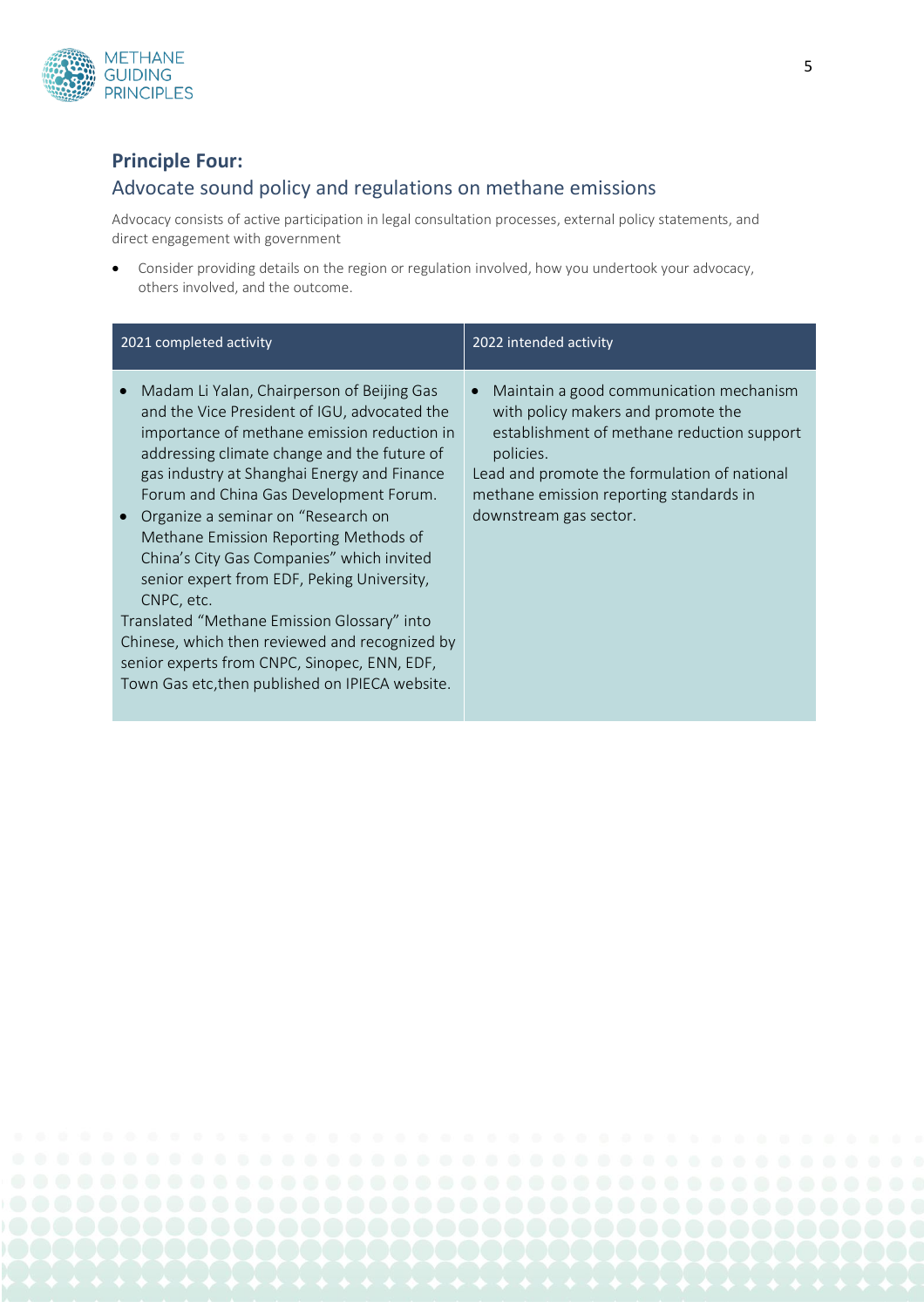

## **Principle Five:**

#### Increase transparency

Please include answers to the following question:

- 1. Are you participating in OGMP 2.0 or do you intend to do so? If you are participating in OGMP 2.0 you may provide a link to the website.
- Describe what activity you have carried out e.g. providing information in relevant external reports on methane emissions data, methodologies, and progress and challenges in methane emissions management.
- If you have contributed towards the standardisation of comparable external methane reporting describe the activity you have taken.

| 2021 completed activity                                                                                                                                                                                                      | 2022 intended activity                                                                                                                                  |
|------------------------------------------------------------------------------------------------------------------------------------------------------------------------------------------------------------------------------|---------------------------------------------------------------------------------------------------------------------------------------------------------|
| Beijing Gas participate in the CDP carbon<br>information disclosure work of its parent<br>company, Beijing Enterprises Group, and<br>expound the Beijing Gas's methane emission<br>control and management in the CDP report. | Beijing Gas will participate in the CDP carbon<br>information disclosure work next year, and<br>continuously improve data accuracy and<br>transparency. |